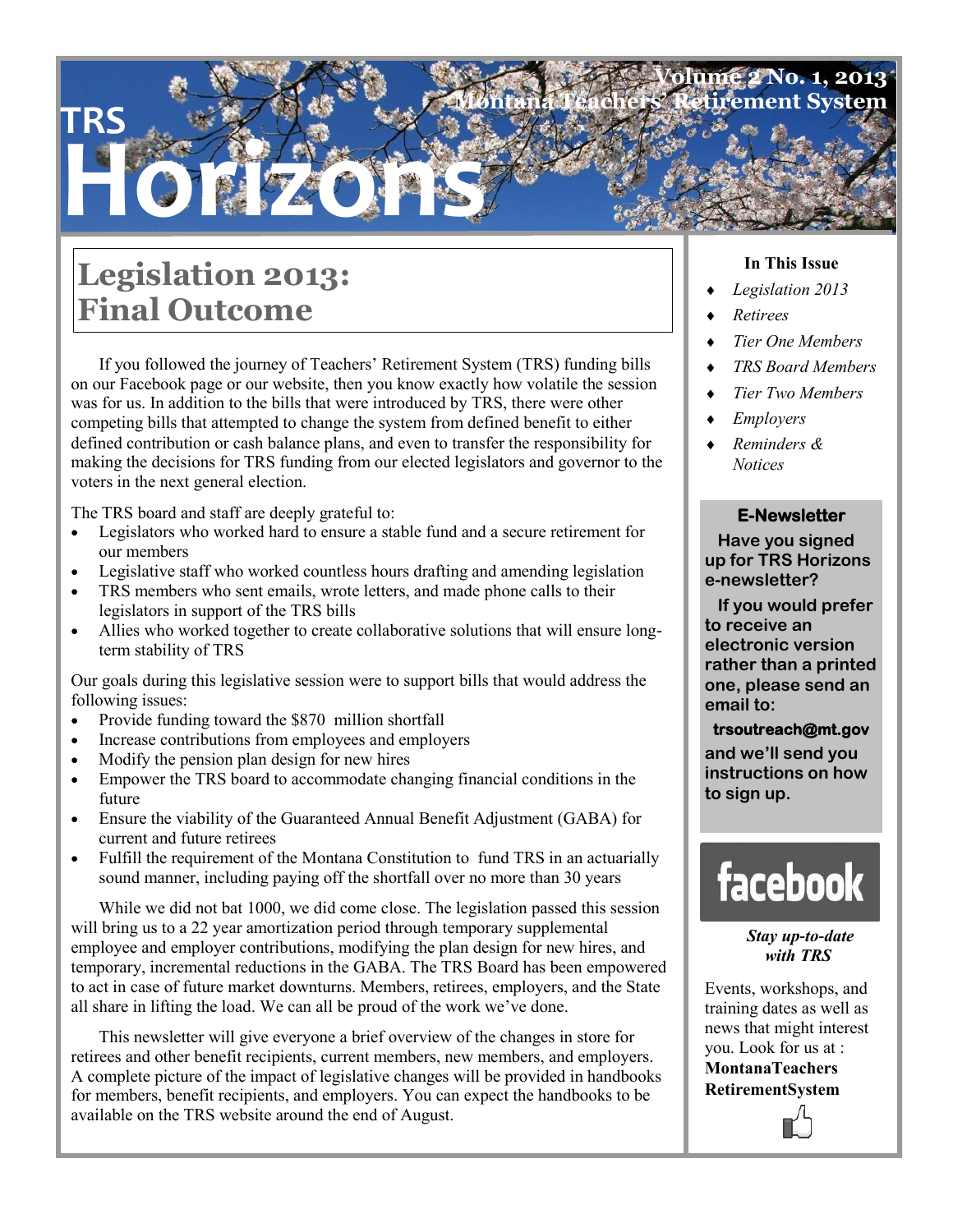### **Current Retirees**

While we did not support reduction in benefits for current retirees, HB 377 was amended to include a GABA adjustment for everyone including current retirees.

Currently, GABA is set at 1.5% and is paid on January 1 of each year to all retirees who have received at least 36 payments. Now, GABA will be an adjustable rate set by the TRS board and will range between 0.5% and 1.5%, depending on the funding status of the system:

- If TRS is less than 90% funded, GABA will be reduced to 0.5%
- If TRS is more than 90% funded and increasing GABA will not reduce TRS to less than 85% funded, the Board can increase GABA to between  $0.5\%$  and  $1.5\%$

Depending on future experience, it may take 15 to 20 years before the GABA is restored in full.

Please visit the TRS homepage or Facebook page to participate in a survey about the best way to get information to you and what kind of information you are interested in.

**SURVEY** 

If you prefer a paper survey, please call and we'll be happy to mail one out to you.



# **Tier One: Became a Member before July 1, 2013**

In the future, TRS members who became members before July 1, 2013 will be referred to as "Tier One" members. Tier One members will see the following changes:

*Supplemental contribution rate***:** an additional 1% of compensation will be added to the normal contribution for a total of 8.15%.

- The supplemental rate will be decreased if TRS is 90% funded and the amortization period is less than 15 years
- Once decreased, the supplemental rate can again be increased if TRS is 80% or less funded and the amortization period is more than 20 years
- This supplemental rate can be adjusted by the TRS board, but cannot exceed 1.0%

*GABA***:** The Guaranteed Annual Benefit Adjustment will be the same as described in the Current Retirees section

**Page 2**

of this newsletter.

*Break in service***:** As of January 1, 2014 a Tier One member, including university system members, who retires:

- May not be employed in a TRS reportable position until 150 calendar days following the members date of termination of employment.
	- The exception to this break in service is if the retired member is employed as a substitute classroom teacher for no more than 45 days during 150 day break in service period.

If the member violates the break in service:

- They will be returned to active member status as of the retirement date and retirement benefits will be terminated and must be repaid with interest.
- Both member and employer must pay TRS all contributions for work during the break in service with interest.

| TRS                  | <b>Member and Seat</b>                                   | <b>Term Expires</b> | <b>Email Address</b> |
|----------------------|----------------------------------------------------------|---------------------|----------------------|
| <b>Board Members</b> | Jeff Greenfield, Chair<br><b>Active Member, Billings</b> | July 1, 2016        | JGreenfield@mt.gov   |
|                      | Robert Pancich, Vice Chair<br>Public Member, Great Falls | July 1, 2014        | RPancich@mt.gov      |
|                      | Kari Peiffer,<br>Active Member, Kalispell                | July 1, 2017        | KPeiffer@mt.gov      |
|                      | Marilyn Ryan<br>Retired Member, Missoula                 | July 1, 2016        | MRyan2@mt.gov        |
|                      | <b>Scott Dubbs</b><br>Active Member, Lewistown           | July 1, 2013        | SDubbs@mt.gov        |
|                      |                                                          |                     |                      |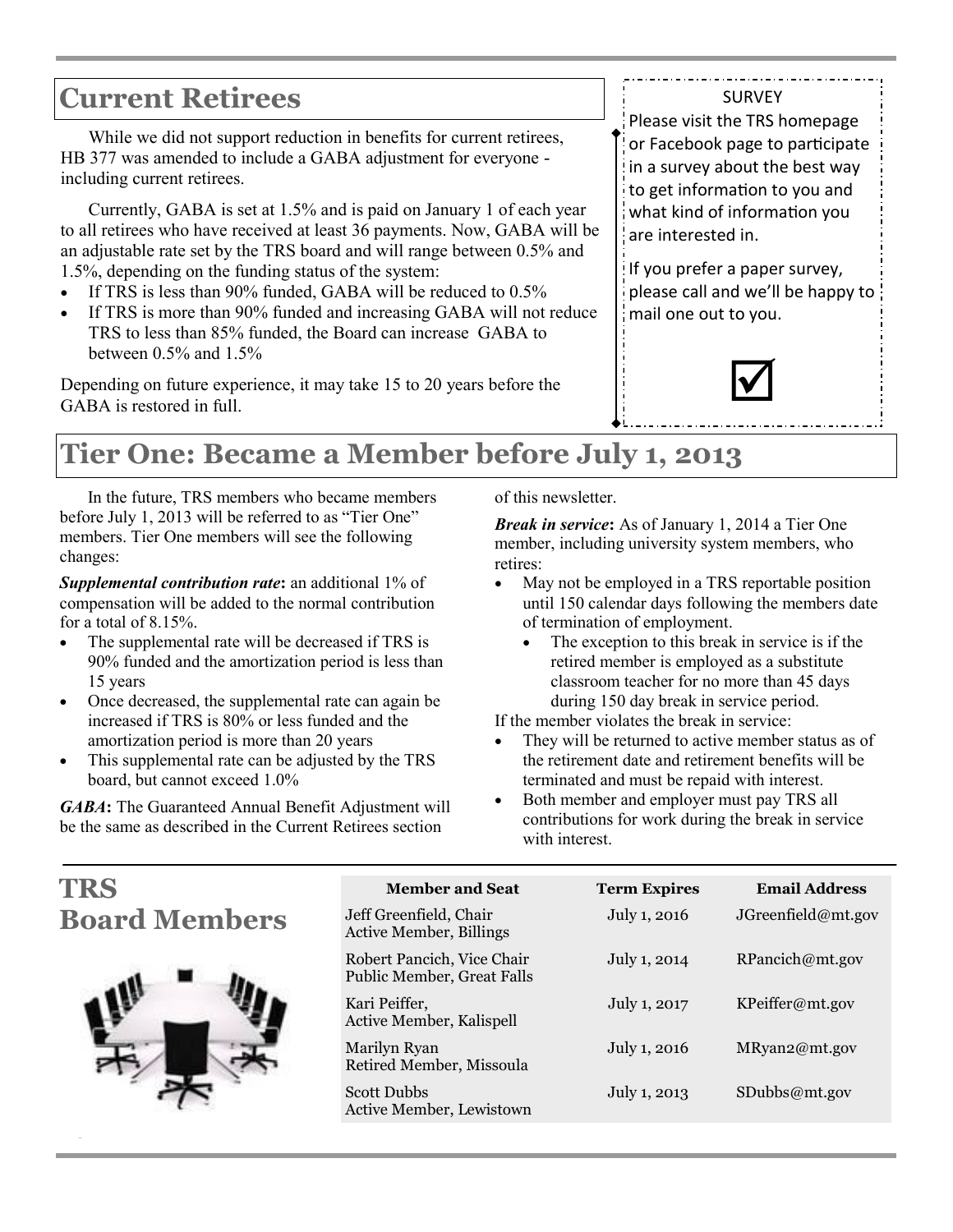### **Tier Two: Became a Member on or after July 1, 2013**

TRS members who first become members (or become members again after having withdrawn from TRS) on or after July 1, 2013 will be "Tier Two" members. The following changes from our current plan will apply:

*Member contribution rate***:** the normal employee contribution rate will be 8.15% .

*Supplemental contribution rate (cannot take effect until July 1, 2023)***:** The board may require a supplemental contribution in 0.5% increments, which cannot exceed 1.0% in total. The triggers discussed in the Tier One section of this newsletter will apply. If a supplemental contribution is required, it must be matched by either an employer or state contribution increase.

*Benefit formula***:** the formula for determining retirement benefits is *years of service* x *average final compensation* x *a multiplier*. The following changes have been made for Tier Two members:

- *average final compensation*: the average of the highest 5 consecutive years (rather than 3).
- *benefit multiplier*: 1.67% with less than 30 years of service; 1.85% with at least 30 years of service and at least 60 years of age.
- *normal retirement eligibility*: 5 years of service and age 60, or 30

years of service and at least age 55.

*Early retirement eligibility***:** members must have 5 years of service and be at least age 55 to qualify.

*Death benefit***:** the beneficiary may elect monthly retirement benefits only if the member dies within one year of active membership.

*Disability retirement***:** members will be eligible for disability benefits only if they are not eligible for normal service retirement benefits.

*GABA***:** The Guaranteed Annual Benefit Adjustment will be the same as described in the Current Retirees section of this newsletter.

## **Employers**

Employers will also see changes in their responsibilities for reporting, withholding, and maintaining accurate retirement information for TRS members. We recommend that you review the sections in this newsletter on retirees, Tier One members, and Tier Two members. TRS will be communicating with employees and employers over the summer and early fall. We will also be providing new employer manuals.

*Employer contribution rate***:** in addition to the current 7.47% normal contribution, employers will also pay an additional 1% supplemental contribution beginning on July 1, 2013. This supplemental contribution will increase by an additional 0.1% in each fiscal year 2015 through 2024 (beginning July 1, 2014). Beginning July 1, 2024 the employer supplemental contribution will be 2%. The supplemental contribution rate may be decreased by the TRS board based on the funded ratio of the system, the amortization period, and following full reinstatement of GABA.

### *Post-retirement Employment and Break in service requirements ~ Effective for termination dates on or*

*after January 1, 2014***:** A retired member may not be employed in a position reportable to TRS until the member has had a break in service of 150 calendar days commencing on the first day following the termination

date, except that a retired member may be employed as a substitute classroom teacher for no more than 45 days during the 150 day break in service period.

*\*\* Important Note: The requirements and limitations applicable to post-retirement employment must be strictly applied by employers. It is imperative that members and employers understand the requirements, including definitions of terms such as "position reportable to the retirement system," "termination," "retired member," and "pre-arranged agreement."* 

*Insurance withholding:* It is the employer's responsibility to verify monthly that deductions for health insurance premiums are correct and to accurately report those deductions to TRS. Employers must also communicate changes in deduction amounts to the affected benefit recipients. TRS will process deductions as reported by the employer and will not make future adjustments to correct errors.

*Excess retirement fund reserves***:** On October 1, 2013 each school district with retirement fund operating reserves greater than 20% must transfer to TRS the greater of:

• The amount earmarked as an operating reserve on the adopted retirement fund budget for Continued on page 4